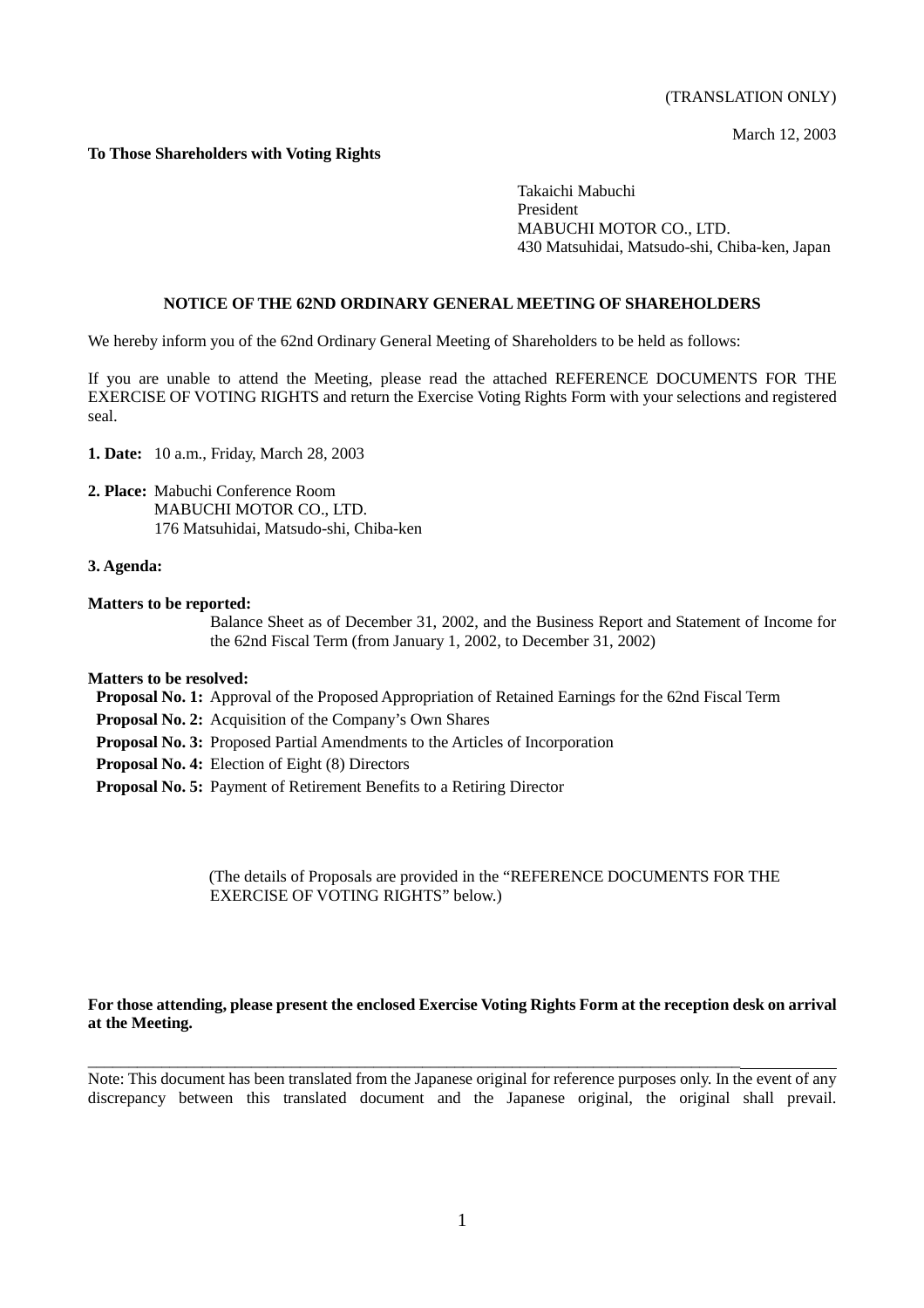# **REFERENCE DOCUMENTS FOR THE EXERCISE OF VOTING RIGHTS**

# **1. Total number of voting rights held by all shareholders: 449,992**

### **2. Proposals and references:**

**Proposal No. 1:** Approval of the Proposed Appropriation of Retained Earnings for the 62nd Fiscal Term

 Our policy on the appropriation of retained earnings is to secure internal reserves for sound business development, maintaining healthy financial strength, and to make stable dividends to our shareholders based on the performance for the year under review.

 Based on the above policy, the Company intends to continuously disburse an ordinary dividend of ¥50 per share and add a special dividend at a certain rate of consolidated net income for the year. Therefore, we hereby propose that the year-end ordinary dividend be ¥25 per share plus a special dividend of ¥10, for a total of ¥35 per share.

 Accordingly, the total annual dividend, including the interim dividend of ¥35 per share (an ordinary dividend of ¥25 plus a special dividend of ¥10) disbursed in September 2002, would be ¥70 per share consisting of an ordinary dividend of ¥50 and a special dividend of ¥20. As a result, the payout ratio for the year would be 26.2%, the return on equity (ROE) 6.7% and the ratio of dividends to shareholders' equity 1.8%.

The Board of Directors aims to appropriate the internal reserves to R&D and capital investment for future development, as well as to reinforce the financial capabilities of existing businesses, all of which are necessary to enhance our corporate value.

# **Proposed Appropriation of Unappropriated Retained Earnings**

|                                                               |               | (Yen)          |
|---------------------------------------------------------------|---------------|----------------|
| Unappropriated Retained Earnings as of the end of the         |               | 12,918,203,518 |
| year                                                          |               |                |
| <b>Reversal of Voluntary Reserve</b>                          |               |                |
| Reversal of Reserve for the Reduction of Fixed Assets         | 6,787,085     | 6,787,085      |
| Total                                                         |               | 12,924,990,603 |
| To be appropriated as follows:                                |               |                |
| Cash Dividends                                                | 1.577.337.475 |                |
| [¥35 per share (ordinary dividend of ¥25 and special dividend |               |                |
| of $\text{\sf f10}$ ]                                         |               |                |
| <b>Bonuses to Directors and Statutory Auditors</b>            | 149,360,000   |                |
| (Including bonuses to Statutory Auditors)                     | (10,000,000)  |                |
| <b>Voluntary Reserve</b>                                      |               |                |
| <b>General Reserve</b>                                        | 9,000,000,000 | 10,726,697,475 |
| Unappropriated Retained Earnings carried forward to the       |               | 2,198,293,128  |
| next year                                                     |               |                |

Notes:

1. Interim dividends aggregating ¥ 1,577,580,620 (¥35 per share) were paid on September 24, 2002.

2. The Reversal of Reserve for the Reduction of Fixed Assets is stated in accordance with the provisions of the Special Taxation Measures Law.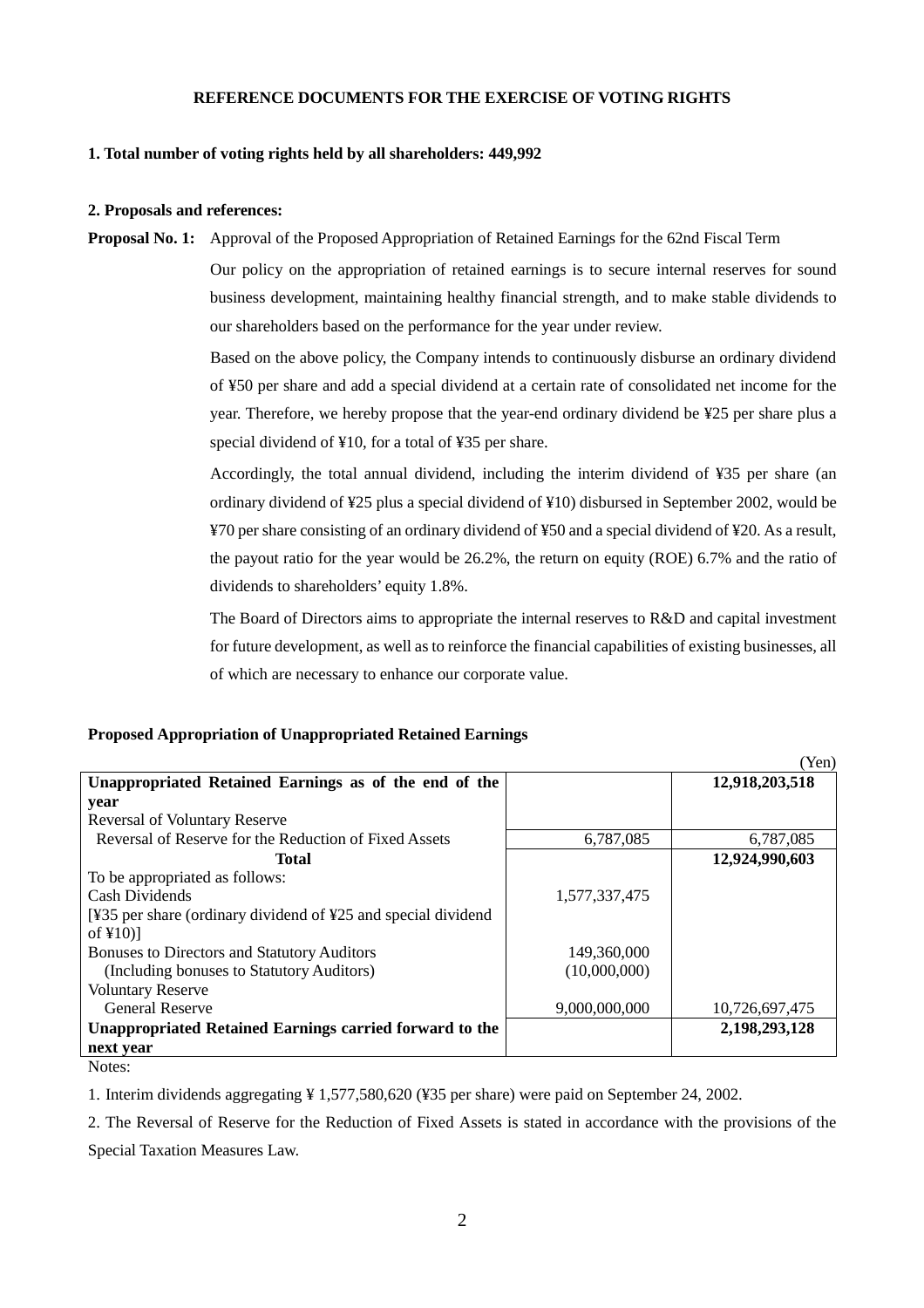#### **Proposal No. 2:** Acquisition of the Company's Own Shares

In conformance with the provision of Article 210 of the Commercial Code, we hereby propose that the Board of Directors be entitled by a resolution to repurchase, as required, the Company's own stock of not more than two (2) million common shares within a limit of total acquisition cost of ¥25 billion during the period from the conclusion of this 62nd Ordinary General Meeting of Shareholders until the conclusion of the next ordinary general meeting of shareholders, for the purpose of allowing management to have increased flexibility in its decision-making in response to changes in the operating environment.

#### **Proposal No. 3:** Proposed Partial Amendments to the Articles of Incorporation

- 1. Summary of the proposal and reasons for the amendments
- (1) We hereby propose that Article 36 (Payment of Dividends for Shares Issued by Conversion of Convertible Bonds) in the current Articles of Incorporation be deleted, and that necessary amendments be made with regard to Article 10 (Record Date), Article 14 (Exercise of Voting Rights by Proxy), Article 15 (Minutes), Article 34 (Dividends) and Article 35 (Interim Dividends) as a result of the creation of a new system of stock options as an incentive and the authorized electronic recording of company-related documents in accordance with the provisions of the "Law Regarding Partial Revision of the Commercial Code, etc. and Other" (2001 Law No. 128) implemented on April 1, 2002.
- (2) We hereby propose that Article 27 (Term of Office of Statutory Auditors) be modified as a result of the prolonged term of office of Statutory Auditors in accordance with the provisions of the "Law for Partial Revision to the Law Concerning Special Measures under the Commercial Code with Respect to Audit, etc. of Corporations" (2001 Law No. 149) implemented on May 1, 2002.

The term of office of the current Statutory Auditors who assumed the post before the conclusion of this Meeting shall remain unchanged, as stipulated by the current Article 27.

(3) We hereby propose that necessary amendments be made with regard to Article 8 (Share Handling Regulations) and Article 9 (Transfer Agent) as a result of the creation of a share certificate invalidation system, and that Article 13 (Manner of Adopting Resolutions) be modified as a result of authorized alleviation of the quorum requirement for a special resolution at a general meeting of shareholders with a provision in the Articles of Incorporation, in accordance with the "Law Regarding Partial Revision of the Commercial Code, etc. and Other" (2002 Law No. 44) to be implemented on April 1, 2003.

We also propose that a supplementary provision be newly established to declare that the above changes shall become effective upon implementation of the said Law and that the supplementary provision shall be deleted when the new provisions take effect.

(4) In line with the above changes to several provisions, the numbers of the relevant Articles and Items shall be altered and the related wording adjusted appropriately.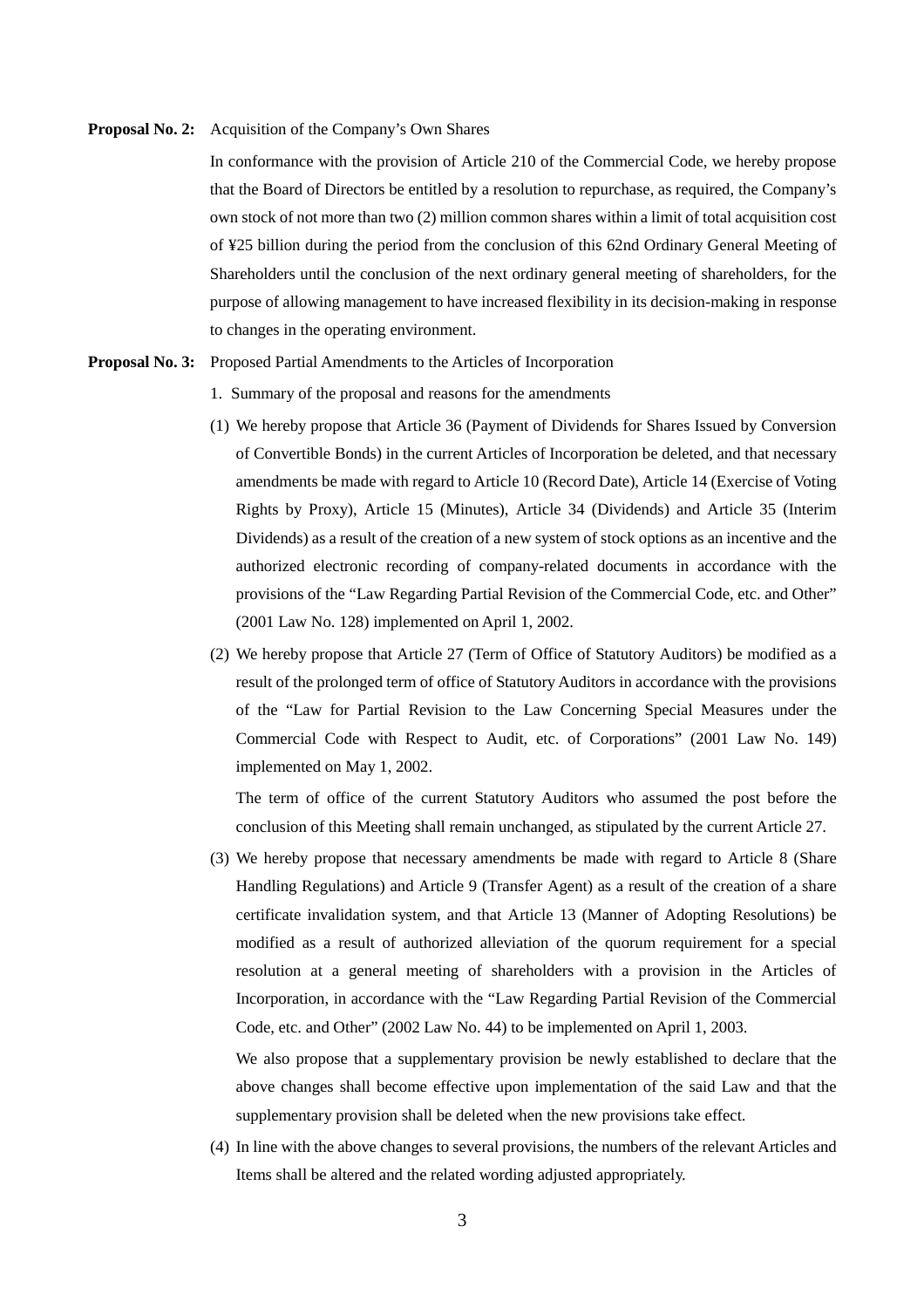# 2. Details of the proposed amendments

The details of the proposed amendments are as follows:

(Amendments shown by underlines.)

| <b>Existing Articles</b>                                    | <b>Proposed Amendments</b>                                     |
|-------------------------------------------------------------|----------------------------------------------------------------|
| Article 8 (Share Handling Regulations)                      | Article 8 (Share Handling Regulations)                         |
| All procedures relating to the handling of shares of the    | All procedures relating to the handling of shares of the       |
| Company, including transfer of shares, registration of      | Company, including transfer of shares, registration of         |
| pledges and declaration of trust assets on shares, issuance | pledges and declaration of trust assets on shares, issuance    |
| of share certificates, purchase of shares of less-than-unit | of share certificates, purchase of shares of less-than-unit    |
| (tangen) shares, fees therefor, and other matters relating  | (tangen) shares, registration of lost share certificates, fees |
| to shares shall be governed by the Share Handling           | therefor, and other matters relating to shares shall be        |
| Regulations prescribed by the Board of Directors.           | governed by the Share Handling Regulations prescribed          |
|                                                             | by the Board of Directors.                                     |
|                                                             |                                                                |
| Article 9 (Transfer Agent)                                  | Article 9 (Transfer Agent)                                     |
| 1. The Company shall have a transfer agent for matters      | 1. (The same as the existing one.)                             |
| relating to shares.                                         |                                                                |
|                                                             |                                                                |
| 2. The transfer agent and its place of business shall be    | 2. (The same as the existing one.)                             |
| designated by a resolution of the Board of Directors        |                                                                |
| and publicly announced.                                     |                                                                |
|                                                             |                                                                |
| 3. The register of shareholders and the register of         | 3. The register of shareholders and the register of            |
| beneficial shareholders (hereinafter referred to as         | beneficial shareholders (hereinafter referred to as            |
| "register of shareholders, etc.") of the Company shall      | "register of shareholders, etc."), as well as the register     |
| be kept at the place of business of the transfer agent,     | of lost share certificates, of the Company shall be kept       |
| and transfer of shares, registration of pledges and         | at the place of business of the transfer agent, and            |
| declaration of trust assets on shares, issuance of share    | transfer of shares, registration of pledges and                |
| certificates, purchase of shares of less-than-unit          | declaration of trust assets on shares, issuance of share       |
| (tangen) shares, fees therefor, and other matters           | certificates, purchase of shares of less-than-unit             |
| relating to shares shall be handled by the transfer         | (tangen) shares, registration of lost share certificates,      |
| agent and not by the Company.                               | fees therefor, and other matters relating to shares shall      |
|                                                             | be handled by the transfer agent and not by the                |
|                                                             | Company.                                                       |
|                                                             |                                                                |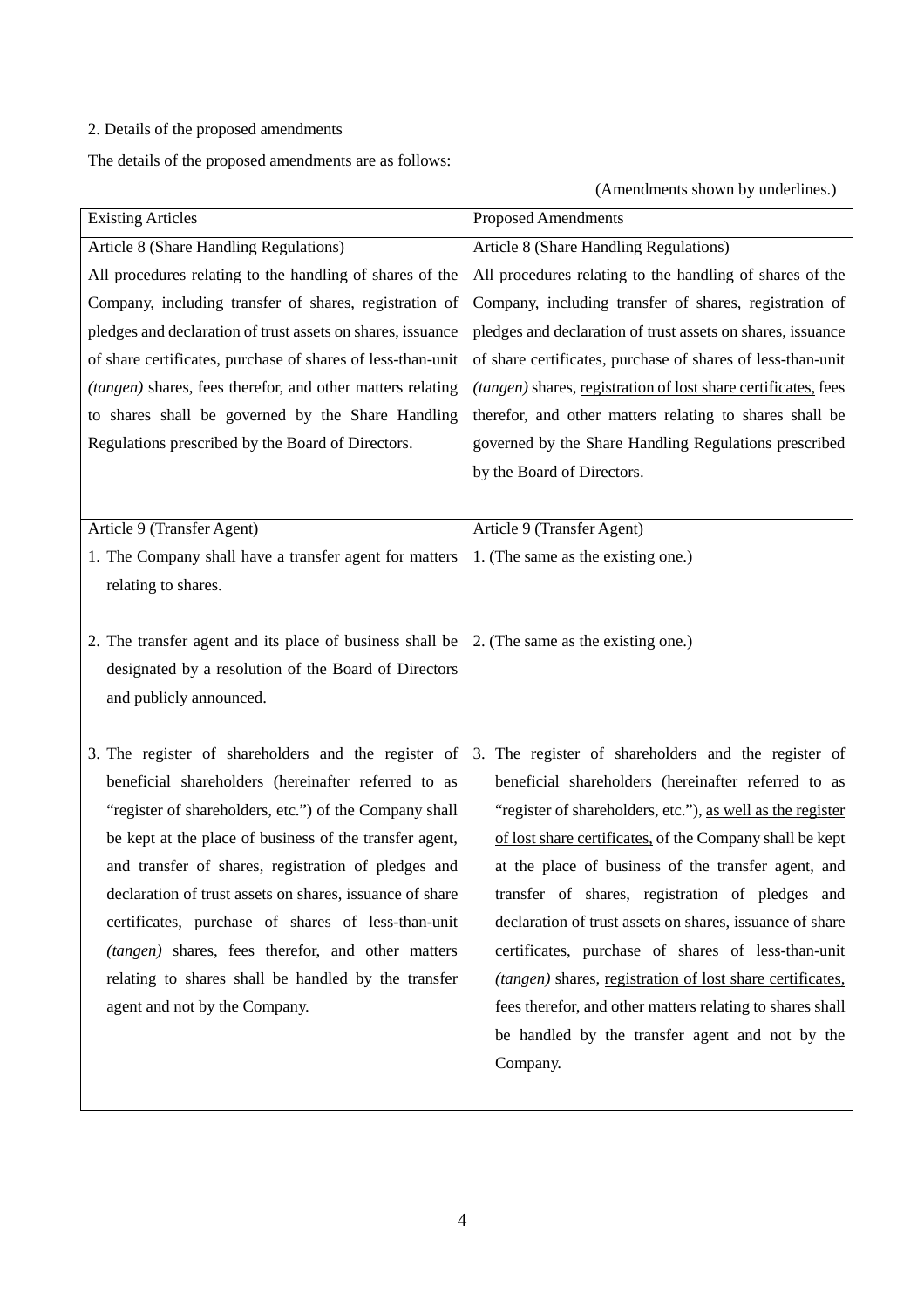| Article 10 (Record Date)                                   | Article 10 (Record Date)                                    |
|------------------------------------------------------------|-------------------------------------------------------------|
| 1. The Company shall deem any shareholder (including       | 1. The Company shall deem any shareholder (including        |
| beneficial shareholder, hereinafter the same) whose        | beneficial shareholder, hereinafter the same) whose         |
| name is appearing in the register of shareholders, etc.    | name is appearing or recorded in the register of            |
| at the end of each fiscal year to be a shareholder         | shareholders, etc. at the end of each fiscal year to be a   |
| entitled to exercise the rights of a shareholder at the    | shareholder entitled to exercise the rights of a            |
| Ordinary General Meeting of Shareholders pertaining        | shareholder at the Ordinary General Meeting of              |
| to the aforementioned fiscal year.                         | Shareholders pertaining to the aforementioned fiscal        |
|                                                            | year.                                                       |
|                                                            |                                                             |
| 2. If it is deemed necessary, in addition to the preceding | 2. If it is deemed necessary, in addition to the preceding  |
| paragraph, the Company may, by giving prior public         | paragraph, the Company may, by giving prior public          |
| notice pursuant to a resolution of the Board of            | notice pursuant to a resolution of the Board of             |
| Directors, deem any shareholder or pledgee last            | Directors, deem any shareholder or pledgee last             |
| appearing in the register of shareholders, etc. as of a    | appearing or recorded in the register of shareholders,      |
| certain date to be a person entitled to exercise the       | etc. as of a certain date to be a person entitled to        |
| rights of a shareholder or a pledgee.                      | exercise the rights of a shareholder or a pledgee.          |
|                                                            |                                                             |
| Article 13 (Manner of Adopting Resolutions)                | Article 13 (Manner of Adopting Resolutions)                 |
| Resolutions of a general meeting of shareholders shall be  | 1. (The same as the existing one.)                          |
| adopted by a majority vote of shareholders present at      |                                                             |
| such meeting unless otherwise provided for in laws,        |                                                             |
| regulations or these Articles of Incorporation.            |                                                             |
|                                                            |                                                             |
| (New establishment)                                        | 2. A resolution to be adopted under the provision of        |
|                                                            | Article 343 of the Commercial Code at a general             |
|                                                            | meeting of shareholders shall be made by a two-third        |
|                                                            | $(2/3)$ majority vote of shareholders present at the        |
|                                                            | meeting holding one-third $(1/3)$ or more of the voting     |
|                                                            | rights granted to all shareholders.                         |
|                                                            |                                                             |
| Article 14 (Exercise of Voting Right by Proxy)             | Article 14 (Exercise of Voting Right by Proxy)              |
| A shareholder may exercise his/her voting right by         | A shareholder may exercise his/her voting right by          |
| authorizing any one of other shareholders with voting      | authorizing any one of other shareholders with voting       |
| rights of the Company entitled to vote to be his/her       | rights of the Company entitled to vote to be his/her proxy. |
| proxy.                                                     |                                                             |
| Provided that the proxy within the meaning of the          | Provided that such shareholder or his/her proxy within      |
| preceding paragraph shall have to present to the           | the meaning of the preceding paragraph shall have to        |
| Company a document of proxy for each general meeting       | present to the Company a document of proxy for each         |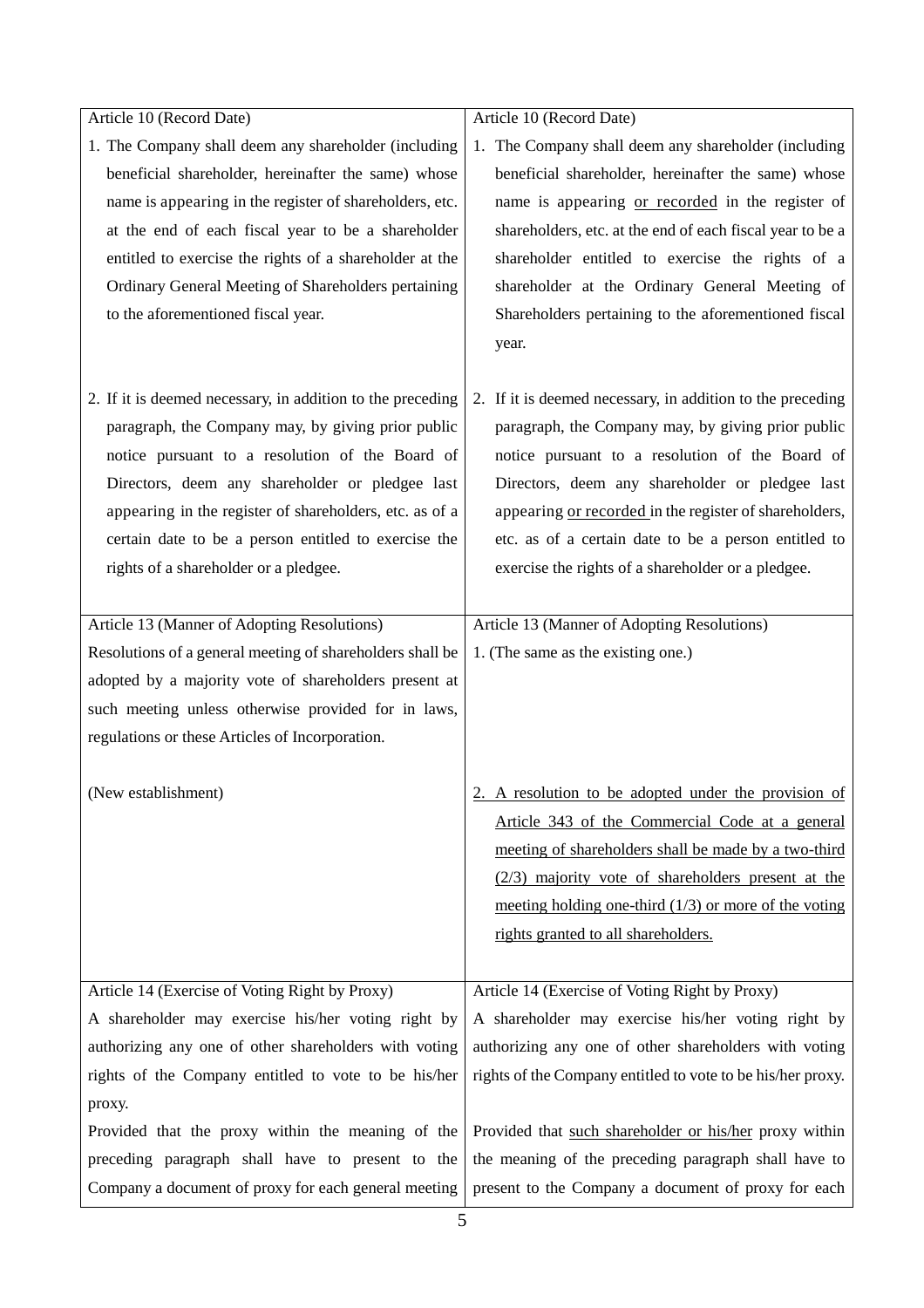| of shareholders.                                                                                                                                                                                                                                                                           | general meeting of shareholders.                                                                                                                                                                                                                                                        |
|--------------------------------------------------------------------------------------------------------------------------------------------------------------------------------------------------------------------------------------------------------------------------------------------|-----------------------------------------------------------------------------------------------------------------------------------------------------------------------------------------------------------------------------------------------------------------------------------------|
| Article 15 (Minutes)<br>1. The substance of the proceedings and the results of<br>the General Meeting of Shareholders shall be written<br>in minutes, which shall be signed and have seals<br>affixed by the Chairman and the Directors present.                                           | Article 15 (Minutes)<br>1. The substance of the proceedings and the results of<br>the General Meeting of Shareholders shall be written<br>in minutes, which shall be signed and have seals<br>affixed or electronically signed by the Chairman and<br>the Directors present.            |
| 2. The originals of the minutes of the General Meeting<br>of Shareholders shall be kept for ten (10) years at<br>the head office, and the copies thereof for five (5)<br>years at each branch after the day of resolution.                                                                 | 2. (The same as the existing one.)                                                                                                                                                                                                                                                      |
| Article 27<br>(Term of Office of Statutory Auditors)<br>1. The term of office of Statutory Auditors shall expire<br>at the conclusion of the Ordinary General Meeting of<br>Shareholders for the last fiscal year ending within<br>$three (3) years following their assumption of office.$ | Article 27<br>(Term of Office of Statutory Auditors)<br>1. The term of office of Statutory Auditors shall expire at<br>the conclusion of the Ordinary General Meeting of<br>Shareholders for the last fiscal year ending within four<br>(4) years following their assumption of office. |
| 2. The term of office of a Statutory Auditor elected to fill<br>a vacancy of a predecessor who has retired prior to the<br>expiration of his term of office shall expire at such<br>time as the term of office of the predecessor would<br>otherwise expire.                               | 2. (The same as the existing one.)                                                                                                                                                                                                                                                      |
| Article 34 (Dividends)                                                                                                                                                                                                                                                                     | Article 34 (Dividends)                                                                                                                                                                                                                                                                  |
| Dividends shall be paid to shareholders or pledgees last<br>appearing in the register of shareholders, etc. as of the<br>close of accounts in each fiscal year.                                                                                                                            | Dividends shall be paid to shareholders or pledgees last<br>appearing or recorded in the register of shareholders,<br>etc. as of the close of accounts in each fiscal year.                                                                                                             |
| Article 35 (Interim Dividends)                                                                                                                                                                                                                                                             | Article 35 (Interim Dividends)                                                                                                                                                                                                                                                          |
| The Company may, by a resolution of the Board of<br>Directors, make cash payments stipulated by Article<br>293-5 of the Commercial Code to the shareholders or<br>pledgees last appearing in the register of shareholders,<br>etc. as of June 30 each year.                                | The Company may, by a resolution of the Board of<br>Directors, make cash payments stipulated by Article<br>293-5 of the Commercial Code to the shareholders or<br>pledgees last appearing or recorded in the register of<br>shareholders, etc. as of June 30 each year.                 |
|                                                                                                                                                                                                                                                                                            |                                                                                                                                                                                                                                                                                         |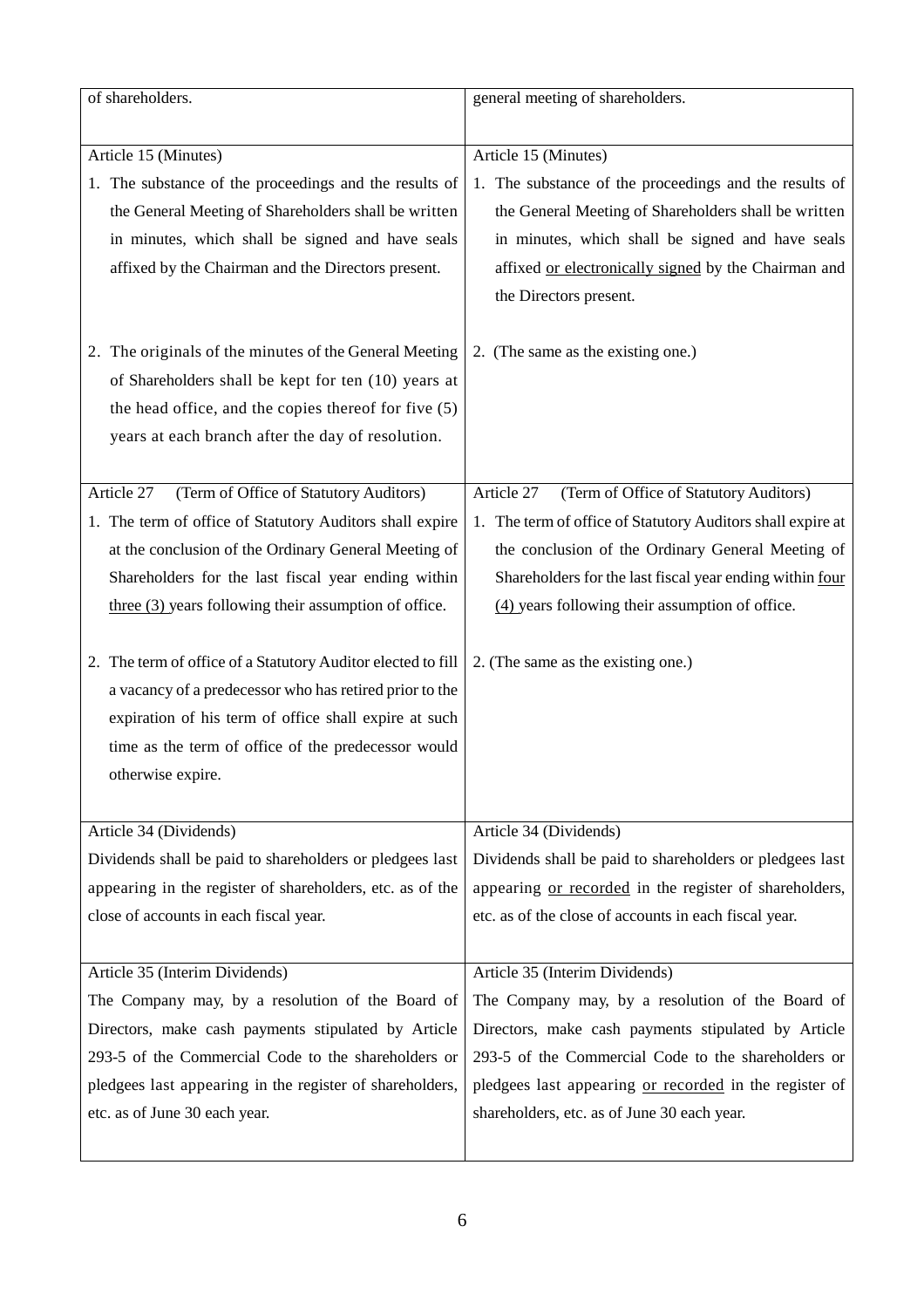| Article 36 (Payment of Dividends for Shares Issued by     | (To be deleted.)                                       |
|-----------------------------------------------------------|--------------------------------------------------------|
| <b>Conversion of Convertible Bonds)</b>                   |                                                        |
| With regard to the initial dividends or interim dividends |                                                        |
| on the shares issued upon conversion of convertible       |                                                        |
| bonds, such conversion shall be deemed to have been       |                                                        |
| made on January 1 when the request for conversion is      |                                                        |
| made during the period from January 1 to June 30, and on  |                                                        |
| July 1 when the request for conversion is made during the |                                                        |
| period from July 1 to December 31, and payment thereof    |                                                        |
| shall be made accordingly.                                |                                                        |
|                                                           |                                                        |
| Article 37 (Prescription Period of Dividends, etc.)       | Article 36 (Prescription Period of Dividends, etc.)    |
| (The related provision omitted.)                          | (The same as the existing one.)                        |
|                                                           |                                                        |
| (New establishment)                                       | <b>Supplementary Provision (Effective Date)</b>        |
|                                                           | The amendments of Articles 8, 9 and 13 shall apply and |
|                                                           | become effective on April 1, 2003.                     |
|                                                           | This supplementary provision shall be deleted when the |
|                                                           | above new provisions take effect.                      |
|                                                           |                                                        |

# **Proposal No. 4:** Election of Eight (8) Directors

The term of office of all eight (8) current directors expires at the conclusion of this 62nd Ordinary General Meeting of Shareholders. Accordingly, we hereby propose the election of eight (8) directors.

The nominees for the new directors are as follows:

| No. | Name             |             | Brief personal history and representative positions in other companies |             |
|-----|------------------|-------------|------------------------------------------------------------------------|-------------|
|     | (Date of birth)  |             |                                                                        | the         |
|     |                  |             |                                                                        | Company's   |
|     |                  |             |                                                                        | shares held |
|     | Takaichi Mabuchi | January     | Executive Managing Director at the foundation of                       | 4,200,471   |
|     | (September 13,   | 1954        | TOKYO SCIENCE INDUSTRIAL CO., LTD.,                                    |             |
|     | 1932)            |             | predecessor of MABUCHI MOTOR CO., LTD.                                 |             |
|     |                  | August 1958 | Executive Managing Director at the foundation of                       |             |
|     |                  |             | MABUCHI MOTOR CO., LTD.                                                |             |
|     |                  | March 1984  | Executive Vice President and Representative Director,                  |             |
|     |                  |             | MABUCHI MOTOR CO., LTD.                                                |             |
|     |                  | March 1985  | President and Representative Director, MABUCHI                         |             |
|     |                  |             | MOTOR CO., LTD. (Current position)                                     |             |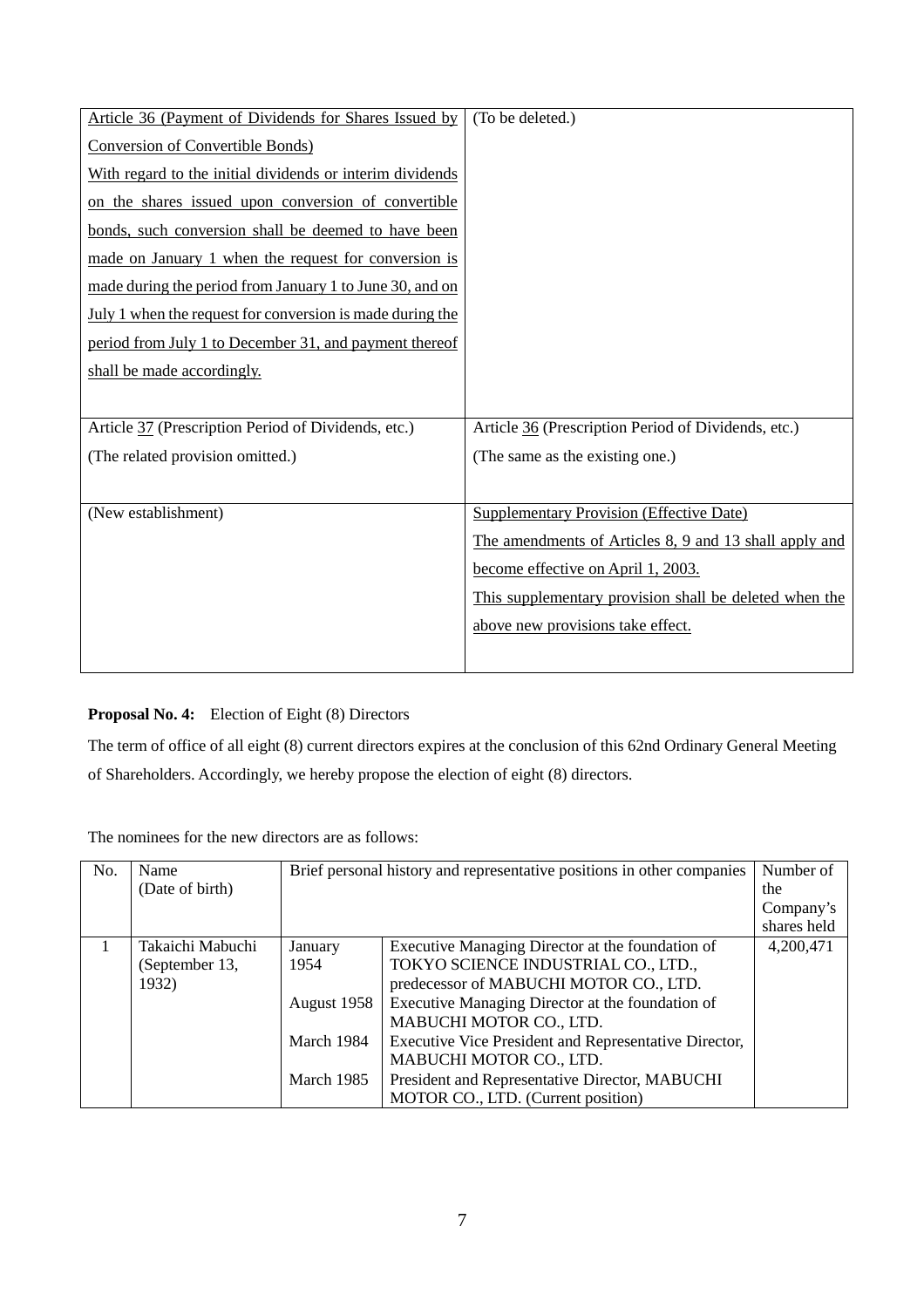| $\overline{2}$ | Shinji Kamei       | March 1964                                                   | Joined MABUCHI MOTOR CO., LTD.                                                         | 3,233 |
|----------------|--------------------|--------------------------------------------------------------|----------------------------------------------------------------------------------------|-------|
|                | (July 28, 1945)    | Manager, Computer System Section, Administrative<br>November |                                                                                        |       |
|                |                    | 1988                                                         | Department                                                                             |       |
|                |                    | October                                                      | Manager, Corporate Planning Section, Corporate                                         |       |
|                |                    | 1992                                                         | <b>Planning Department</b>                                                             |       |
|                |                    | April 1993                                                   | Deputy Division Manager, New Mabuchi 21 Steering                                       |       |
|                |                    |                                                              | Headquarters; and General Manager, Corporate                                           |       |
|                |                    |                                                              | <b>Planning Department</b>                                                             |       |
|                |                    | March 1997                                                   | Director and General Manager, Corporate Planning                                       |       |
|                |                    | April 2000                                                   | Department, MABUCHI MOTOR CO., LTD.<br>Managing Director in control of administration, |       |
|                |                    |                                                              | MABUCHI MOTOR CO., LTD.                                                                |       |
|                |                    | March 2001                                                   | <b>Executive Managing Director and Representative</b>                                  |       |
|                |                    |                                                              | Director, MABUCHI MOTOR CO., LTD. (Current                                             |       |
|                |                    |                                                              | position)<br>(Representative positions in other companies)                             |       |
|                |                    |                                                              | Chairman of the Board, MABUCHI MOTOR VIETNAM LTD.                                      |       |
| 3              | Nobuyo Habuchi     | February                                                     | Joined MABUCHI MOTOR CO., LTD.                                                         | 1,001 |
|                | (October 10, 1942) | 1971                                                         |                                                                                        |       |
|                |                    | March 1972                                                   | Manager, Purchasing Section, MABUCHI<br>INDUSTRY CO., LTD.                             |       |
|                |                    | <b>July 1985</b>                                             | Manager, Purchasing Section, Purchasing                                                |       |
|                |                    |                                                              | Department, MABUCHI MOTOR CO., LTD.                                                    |       |
|                |                    | March 1986                                                   | Director and General Manager, MABUCHI                                                  |       |
|                |                    |                                                              | INDUSTRY CO., LTD.                                                                     |       |
|                |                    | March 1999                                                   | Director, MABUCHI MOTOR CO., LTD. (Current                                             |       |
|                |                    |                                                              | position)                                                                              |       |
|                |                    | April 2001                                                   | Chairman of the Board, MABUCHI INDUSTRY CO.,<br>LTD. (Current position)                |       |
|                |                    |                                                              | (Representative positions in other companies)                                          |       |
|                |                    |                                                              | Chairman of the Board, MABUCHI INDUSTRY CO., LTD.                                      |       |
|                |                    |                                                              | Chairman of the Board, DONGGUAN MABUCHI MOTOR                                          |       |
|                |                    | EQUIPMENT CO., LTD.                                          |                                                                                        |       |
| $\overline{4}$ | Sun Zuei Che       | March 1969                                                   | Joined MABUCHI TAIWAN CO., LTD. as Assistant                                           | 4,000 |
|                | (October 1, 1933)  |                                                              | <b>General Manager</b>                                                                 |       |
|                |                    | March 1971                                                   | General Manager, MABUCHI TAIWAN CO., LTD.                                              |       |
|                |                    | March 1975                                                   | Director and General Manager, MABUCHI TAIWAN                                           |       |
|                |                    |                                                              | CO., LTD.                                                                              |       |
|                |                    | May 1991                                                     | Vice Chairman of the Board and General Manager,                                        |       |
|                |                    |                                                              | MABUCHI TAIWAN CO., LTD.                                                               |       |
|                |                    | March 1993                                                   | Director, MABUCHI MOTOR CO., LTD. (Current                                             |       |
|                |                    |                                                              | position)                                                                              |       |
|                |                    | May 1993                                                     | Chairman of the Board and General Manager,                                             |       |
|                |                    |                                                              |                                                                                        |       |
|                |                    |                                                              | MABUCHI TAIWAN CO., LTD. (Current position)                                            |       |
|                |                    |                                                              | (Representative positions in other companies)                                          |       |
|                |                    | Chairman of the Board, MABUCHI TAIWAN CO., LTD.              |                                                                                        |       |
|                |                    | Chairman of the Board, MABUCHI MOTOR TAIWAN LTD.             |                                                                                        |       |
|                |                    |                                                              | President, MABUCHI MOTOR (MALAYSIA) SDN. BHD.                                          |       |
|                |                    |                                                              | Chairman of the Board, MABUCHI MOTOR (JIANGSU) CO., LTD.                               |       |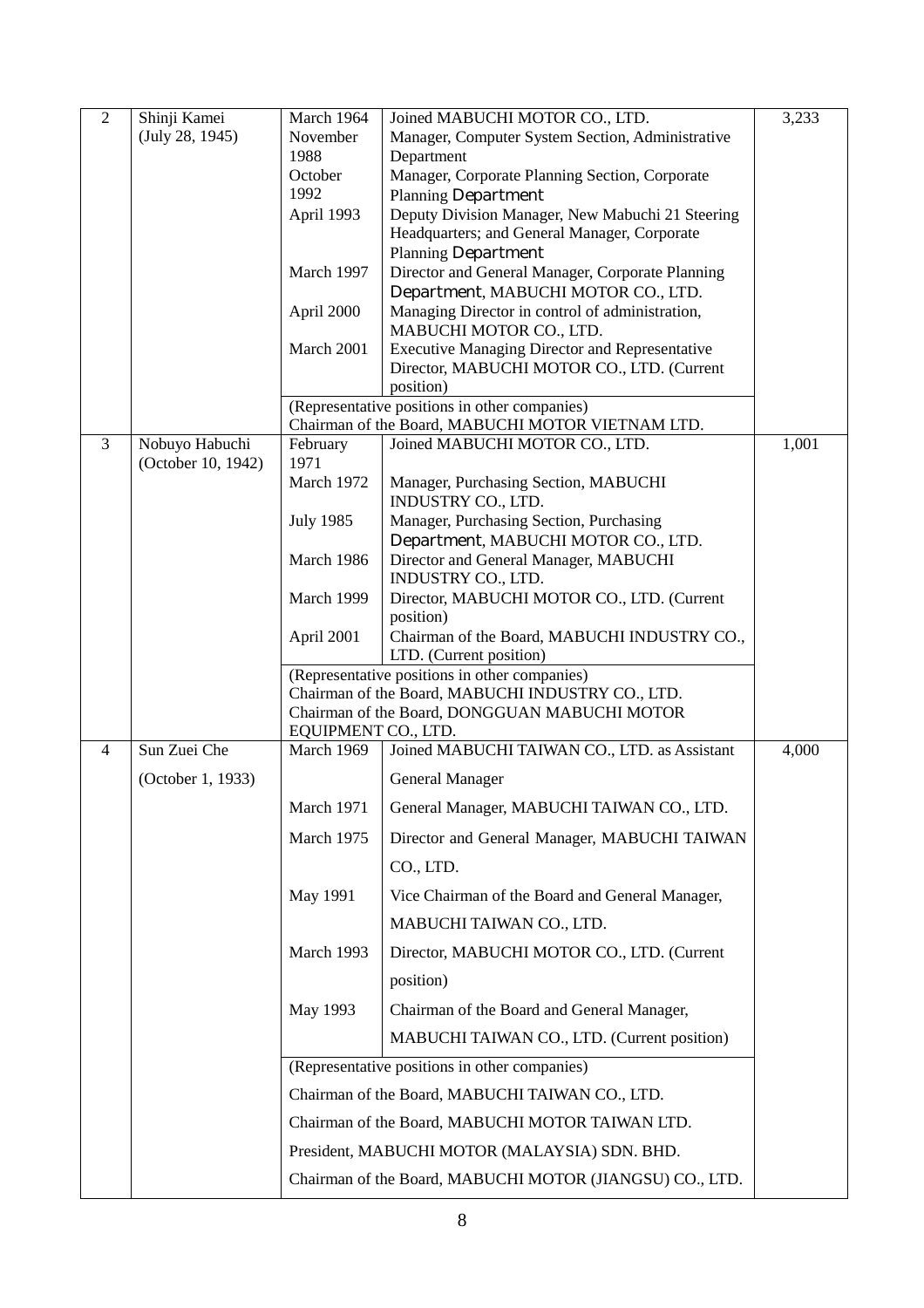| 5      | Seiya Nakanishi    | May 1964                                      | Joined MABUCHI SHOJI CO., LTD.                       | 1,315 |
|--------|--------------------|-----------------------------------------------|------------------------------------------------------|-------|
|        | (August 4, 1941)   | January                                       | Manager, Domestic Section 1, Domestic Sales          |       |
|        |                    | 1984                                          | Department, MABUCHI MOTOR CO., LTD.                  |       |
|        |                    | October                                       | General Manager in control of domestic sales, Sales  |       |
|        |                    | 1992                                          | Department                                           |       |
|        |                    | September                                     | General Manager, Operations Control Department       |       |
|        |                    | 2000                                          |                                                      |       |
|        |                    | March 2001                                    | Director and General Manager, Operations Control     |       |
|        |                    |                                               | Department, MABUCHI MOTOR CO., LTD. (Current         |       |
|        |                    |                                               | position)                                            |       |
| 6      | Yasuo Uehara       | November                                      | Joined MABUCHI SHOJI CO., LTD.                       | 3,051 |
|        | (October 6, 1941)  | 1964                                          |                                                      |       |
|        |                    | January                                       | Executive Vice President, MABUCHI MOTOR              |       |
|        |                    | 1977                                          | AMERICA CORP.                                        |       |
|        |                    | November                                      | General Manager in control of overseas sales, Sales  |       |
|        |                    | 1993                                          | Department, MABUCHI MOTOR CO., LTD.                  |       |
|        |                    | September                                     | General Manager, Sales Department, MABUCHI           |       |
|        |                    | 2000                                          | MOTOR CO., LTD.                                      |       |
|        |                    | March 2001                                    | Director and General Manager, Sales Department,      |       |
|        |                    |                                               | MABUCHI MOTOR CO., LTD. (Current position)           |       |
|        |                    | (Representative positions in other companies) |                                                      |       |
|        |                    |                                               | President, MABUCHI MOTOR AMERICA CORP.               |       |
|        |                    |                                               | President, MABUCHI MOTOR (EUROPE) GmbH               |       |
|        |                    |                                               | President, MABUCHI MOTOR (SINGAPORE) PTE.LTD.        |       |
|        |                    |                                               | Chairman of the Board, MABUCHI MOTOR (SHANGHAI) CO., |       |
|        |                    | LTD.                                          |                                                      |       |
| $\tau$ | Shunroku           | September                                     | Joined MABUCHI MOTOR CO., LTD. as Assistant          |       |
|        | Nishimura          | 1997                                          | General Manager, Accounting and Finance              |       |
|        | (May 2, 1945)      |                                               | Department                                           |       |
|        |                    | September                                     | General Manager, Accounting and Finance              |       |
|        |                    | 2000                                          | Department                                           |       |
|        |                    | March 2001                                    | Director and General Manager, Accounting and         |       |
|        |                    |                                               | Finance Department, MABUCHI MOTOR CO., LTD.          |       |
|        |                    |                                               | (Current position)                                   |       |
| 8      | Yoshinori Sugimoto | January                                       | Joined MABUCHI MOTOR CO., LTD. as Assistant          | 100   |
|        | (September 23,     | 1999                                          | General Manager, Research and Development Division   |       |
|        | 1943)              | <b>July 1999</b>                              | General Manager, Research and Development            |       |
|        |                    |                                               | Division, MABUCHI MOTOR CO., LTD. (Current           |       |
|        |                    |                                               | position)                                            |       |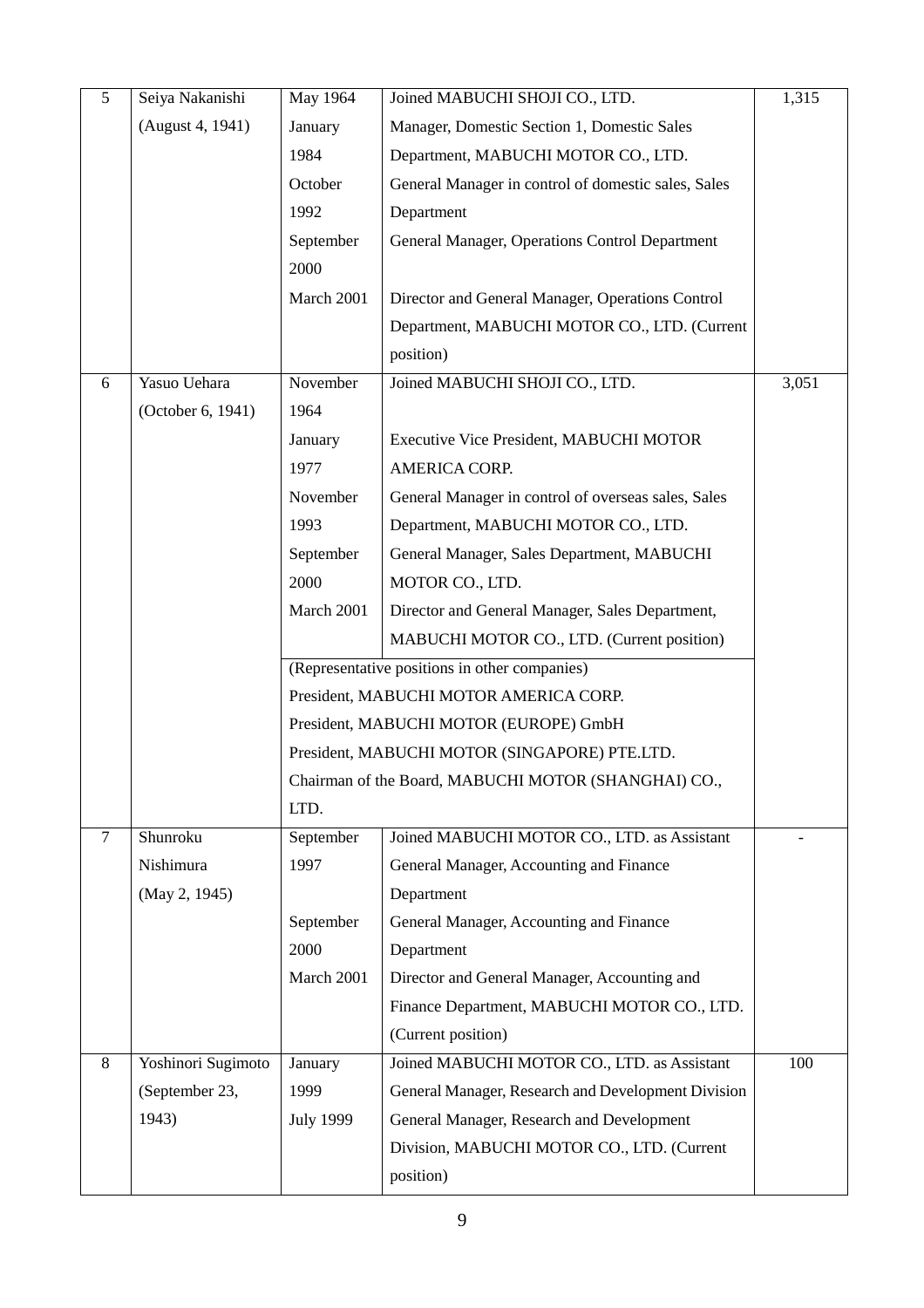Notes:

1. Special interests between the above nominees and the Company

Sun Zuei Che is a shareholder of MABUCHI TAIWAN CO., LTD. ("TWM") The Company has business relations with TWM and corporations in which TWM invests.

There is no special interest between other of the above nominees and the Company.

2. In the brief personal history above for the nominees, MABUCHI SHOJI CO., LTD. was absorbed by the Company in December 1972, and other companies mentioned in the list are subsidiaries of the Company.

**Proposal No. 5:** Payment of Retirement Benefits to a Retiring Director

We hereby propose that retirement allowances be presented to Shoji Nishimura (Director), who is retiring from his office at the conclusion of this Meeting, in commendation for his faithful and outstanding services to the Company, within due amounts calculated in accordance with the Company's relevant standards.

We also propose that the amounts, timing and method of payment of such allowances to the retiring Director be left to the discretion of the Board of Directors.

| Name            | Brief personal history |                                         |
|-----------------|------------------------|-----------------------------------------|
| Shoji Nishimura | March 1985             | Director of the Company;                |
|                 |                        | Division Manager, Engineering, Research |
|                 |                        | and Development Division                |
|                 | March 1989             | Managing Director of the Company;       |
|                 |                        | Division Manager, Engineering, Research |
|                 |                        | and Development Division                |
|                 | August 1993            | Managing Director of the Company;       |
|                 |                        | General Manager, MABUCHI MOTOR          |
|                 |                        | DALIAN LTD.                             |
|                 | April 2001             | Managing Director of the Company;       |
|                 |                        | Chairman of the Board, MABUCHI MOTOR    |
|                 |                        | DALIAN LTD.                             |
|                 |                        | to present                              |

The following table gives a brief personal history of the retiring Director: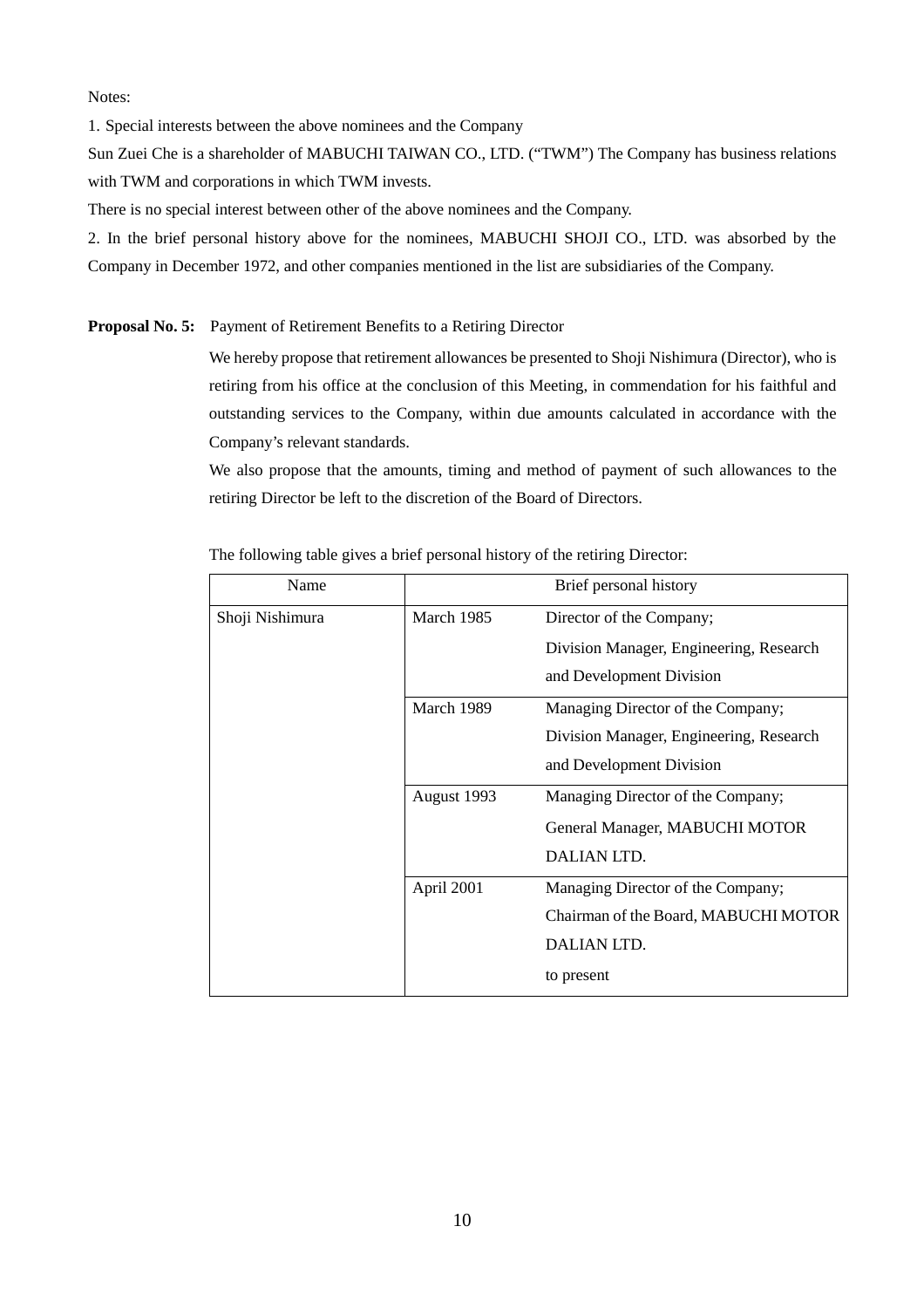# **Consolidated Balance Sheet**

As of December 31, 2002

(Millions of Yen)

| Item                                | Amount     | Item                                    | Amount     |
|-------------------------------------|------------|-----------------------------------------|------------|
| (Assets)                            | (244, 987) | (Liabilities)                           | (19,099)   |
| <b>Current Assets</b>               | 131,065    | <b>Current Liabilities</b>              | 11,461     |
| Cash and cash equivalents           | 78,665     | Trade notes and accounts payable        | 2,647      |
| Trade notes and accounts            | 13,811     | Accrued income taxes                    | 4,176      |
| receivable                          |            |                                         |            |
| Marketable securities               | 18,443     | Other current liabilities               | 4,637      |
| <b>Inventories</b>                  | 17,602     |                                         |            |
| Deferred income taxes—current       | 1,526      | <b>Long-Term Liabilities</b>            | 7,637      |
| Other current assets                | 1,016      | Deferred income taxes-long              | 5,399      |
|                                     |            | term                                    |            |
| <b>Fixed Assets</b>                 | 113,922    | Allowance for severance and             | 1,755      |
|                                     |            | pension benefits                        |            |
| <b>Plant and Equipment</b>          | 35,270     | Other long-term liabilities             | 482        |
| Buildings and structures            | 14,084     | (Minority Interests)                    | (1,573)    |
| Machinery, equipment and            | 11,211     |                                         |            |
| transportation equipment            |            |                                         |            |
| Other fixed assets                  | 9,974      | (Shareholders' Equity)                  | (224, 315) |
| <b>Intangible Fixed Assets</b>      | 225        | <b>Common stock</b>                     | 20,704     |
| <b>Investments and Other Assets</b> | 78,426     | Additional paid-in capital              | 20,419     |
| Investment securities               | 75,049     | <b>Retained earnings</b>                | 204,805    |
| Long-term loans receivable          | 709        | <b>Unrealized losses on investments</b> | $-769$     |
| Deferred income taxes—long          | 135        | Foreign currency translation            | 3,055      |
| term                                |            | adjustments                             |            |
| Other investments and other         | 2,532      | <b>Treasury stock</b>                   | $-23,900$  |
| assets                              |            |                                         |            |
| <b>Total Assets</b>                 | 244,987    | <b>Total Liabilities, Minority</b>      | 244,987    |
|                                     |            | <b>Interests and Shareholders'</b>      |            |
|                                     |            | <b>Equity</b>                           |            |